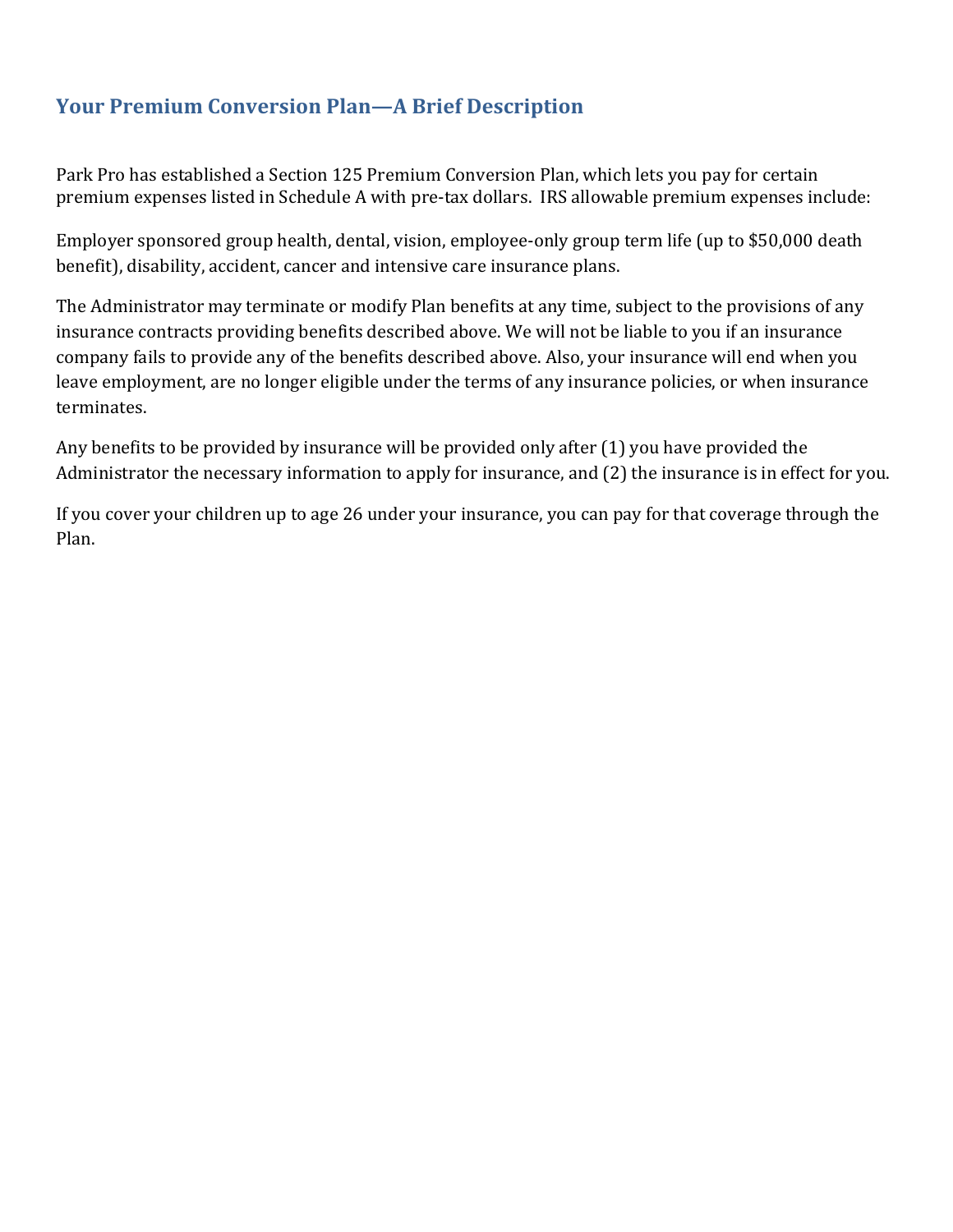## **What is the Premium Conversion Plan and how does it work?**

The Premium Conversion Plan is set up under Section 125 of the Internal Revenue Code and provides you with a tax benefit. This is how it works: A portion of your pay is withheld by Park Pro for the purpose of paying your share of your medical premium. The money withheld for premiums is not subject to federal income, Medicare, or Social Security (FICA) taxes, and in most cases, state and local taxes. Accordingly, you will save on most federal, state, and local taxes (the exact savings depends upon your tax bracket and your state of residence). Here's an example:

Let's say you earn \$36,000 per year, and pay \$250 a month in insurance premiums. Your estimated takehome pay would be \$1,980.50 per month after taxes and premiums are withheld. With a Section 125 Premium Only Plan, you pay qualified insurance premiums with pre-tax dollars. In this example, your take home pay would be \$2044.63 an increase of \$64.13 per month or \$769.56 a year.

| <b>Paycheck</b>                       | <b>After Tax</b> | 125 Pre Tax |
|---------------------------------------|------------------|-------------|
| <b>Monthly Income</b>                 | \$3,000.00       | \$3,000.00  |
| <b>Insurance Premiums</b>             | \$0.00           | (\$250.00)  |
| <b>Taxable Pay</b>                    | \$3,000.00       | 2,750.00    |
| <b>Federal Income Tax</b><br>(15%)    | $(*450.00)$      | (\$412.50)  |
| <b>Social Security Tax</b><br>(7.65%) | $(\$229.50)$     | (\$210.38)  |
| State Tax (3%)                        | (\$90.00)        | (\$82.50)   |
| <b>Pay After Taxes</b>                | \$2,230.50       | \$2,044.63  |
| <b>Insurance Premiums</b>             | (\$250.00)       | \$0.00      |
| <b>Take-home Pay</b>                  | \$1,980.50       | \$2,044.63  |
| <b>Monthly Savings</b>                |                  | \$64.13     |
| <b>Annual Savings</b>                 |                  | \$769.56    |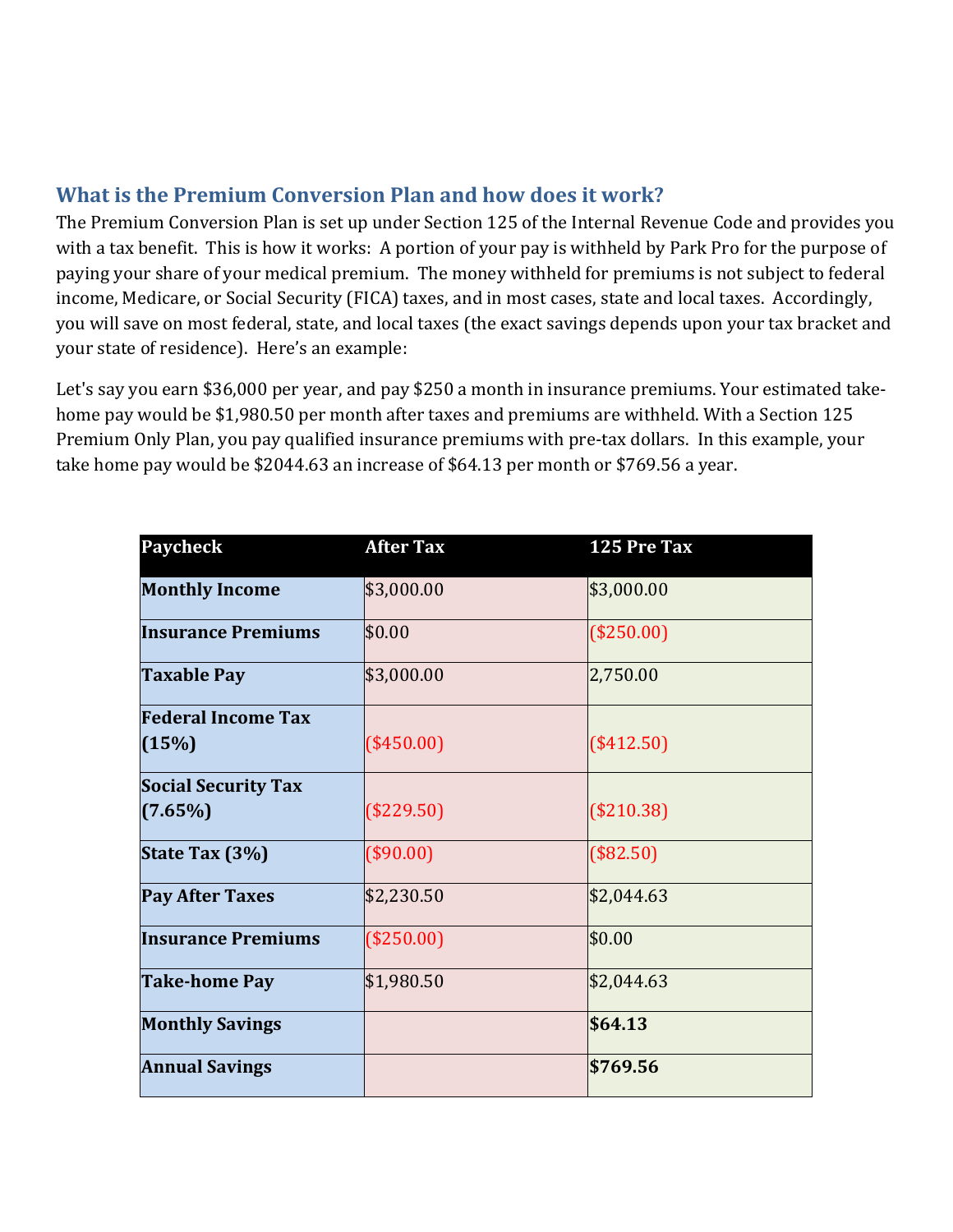## **Am I eligible to participate?**

You are eligible to participate in the Premium Conversion Plan if you are an employee regularly scheduled to work 32 or more hours per week for Park Pro ("Employer"), or any affiliate of the Employer which adopts the Plan ("Participating Employer"), then you are eligible to participate in the Plan.

You are an "Eligible Employee" for purposes of the Premium Conversion Account on the date you become eligible to receive benefits from the contracts listed in Section A. You will stop being a participant eligible to receive benefits from the Plan on the date you are no longer an Eligible Employee or the date you terminate employment with the Park Pro. 

Your spouse, domestic partner, or dependent(s) can only receive benefits through the Plan if they are named on your qualifying policy. Your spouse or dependent(s) cannot participate in the Plan independently. 

You are not eligible to participate in the plan if you are:

A self-employed individual (including a partner), or a person who owns (or is deemed to own) more than 2 percent of the outstanding stock of an S corporation.

Covered by a collective bargaining agreement.

A leased employee. 

A non-resident alien who received no U.S. earned income.

A part-time employee who is expected to work less than 32 hours per week

#### **How do I enroll?**

To enroll in the Plan, you must complete an election form; thereafter, you only need to complete an election form if you are making an election change. For the purposes of this Plan, "Plan Year" means the twelve-month period commencing December 1st and ending on the subsequent November 30th. Keep in mind that your choices are in effect for the entire Plan Year. Generally, you cannot change the elections you have made after the beginning of the Plan Year. However, there are certain limited situations when you can change your elections, see "Election Changes" in this Summary. If for any reason you become unable to make the required contributions for the Plan, your benefits will cease at that time. You will not be able to resume pretax payment of premiums until the new Plan Year.

## **Can I choose not to participate in the Premium Conversion Plan?**

Yes. To opt-out of the Premium Conversion Plan, you need to complete a written waiver/election form and return it to Park Pro Plan Administrator. If you do not pay federal income tax, you should consider waiving participation in the Premium Conversion Plan.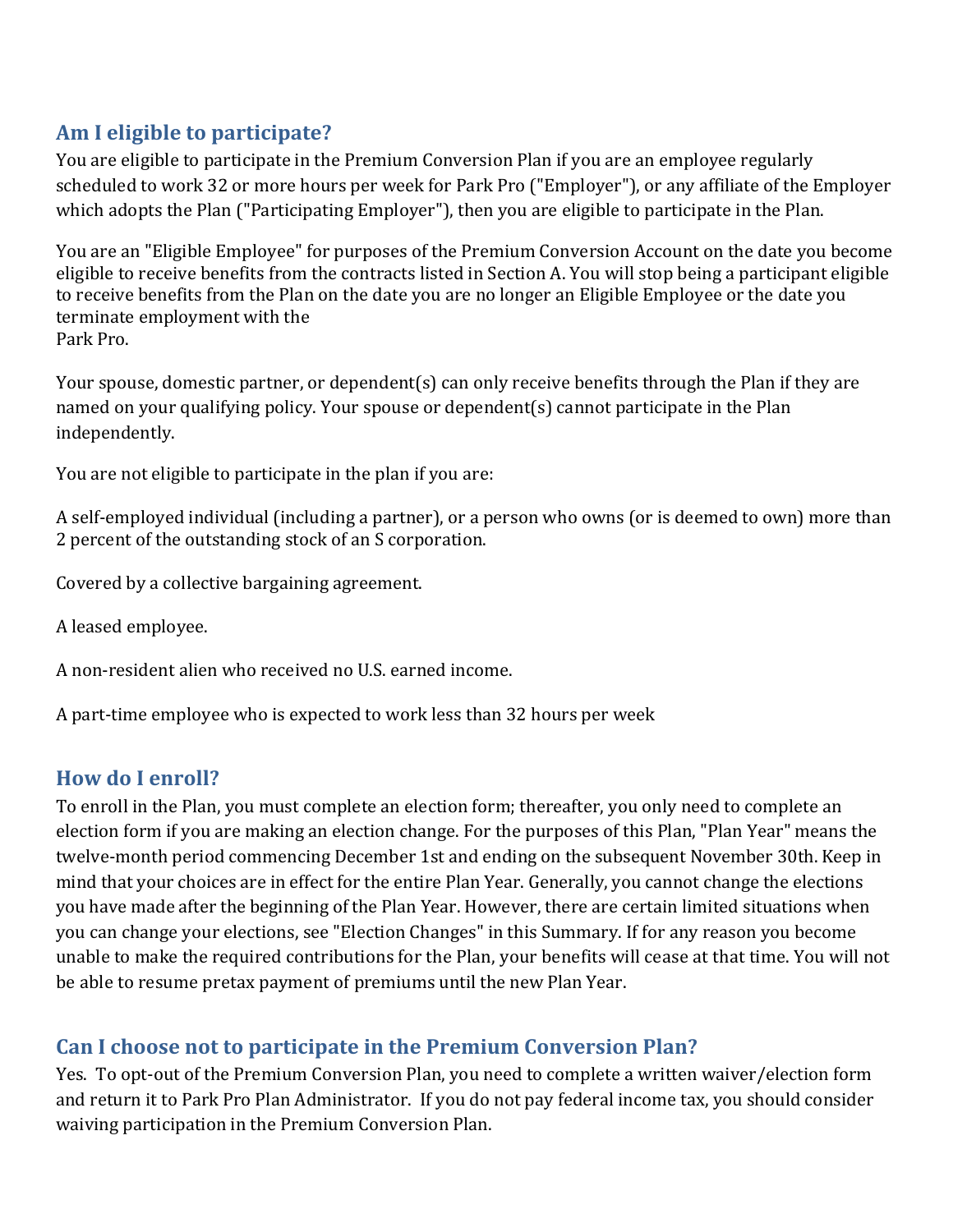# **How does participation in the Premium Conversion Plan affect my other benefits, such as Social Security?**

Participating in the Premium Conversion Plan could slightly lower your Social Security benefit. This is because your Social Security benefit is calculated based on your taxable earnings. Participating in the Premium Conversion Plan will reduce your taxable earnings and accordingly affect your Social Security benefit calculation. You may experience a similar effect on other benefits such as life insurance, disability, or pension benefits, depending upon how these other benefits define compensation. If these benefits, like Social Security, are calculated based on your taxable earnings, your participation in the Premium Conversion Plan could result in lower benefits.

#### May I change my Premium Conversion Plan participation?

Each year, we will have an open enrollment period during which you may change your participation to the Premium Conversion Plan. During open enrollment, you may elect to participate if you haven't been doing so, you may cancel your participation, or you may make a change to your election—such as increasing your participation level to add a dependent to your medical coverage.

Except for annual open enrollment, you cannot change your Premium Conversion Plan participation unless you experience a "qualifying change in status" as defined by the Internal Revenue Service. If you experience a change in status, you may only change your participation status within 30 days of the event and your requested change must be consistent with the change in status that you experience.

## **The following is a list of changes in status that may allow you to make a change to your elections.**

Legal marital status: Any event that changes your legal marital status, including marriage, divorce, death of a spouse, legal separation, and annulment.

Number of eligible dependents: Any event that changes your number of eligible dependents including birth, death, adoption, legal guardianship, and placement for adoption.

Employment status: Any event that changes your or your eligible dependents' employment status that results in gaining or losing eligibility for coverage. Examples include:

Beginning or ending employment;

Any of the following events for you, your spouse or dependent: termination or commencement of employment, a strike or lockout, commencement or return from an unpaid leave of absence, a change in worksite, or any other change in employment status that affects eligibility for benefits;

Changing from part-time to full-time employment or vice versa

Dependent status: Any event that causes your dependents to become eligible or ineligible for coverage because of age, student status, or similar circumstances.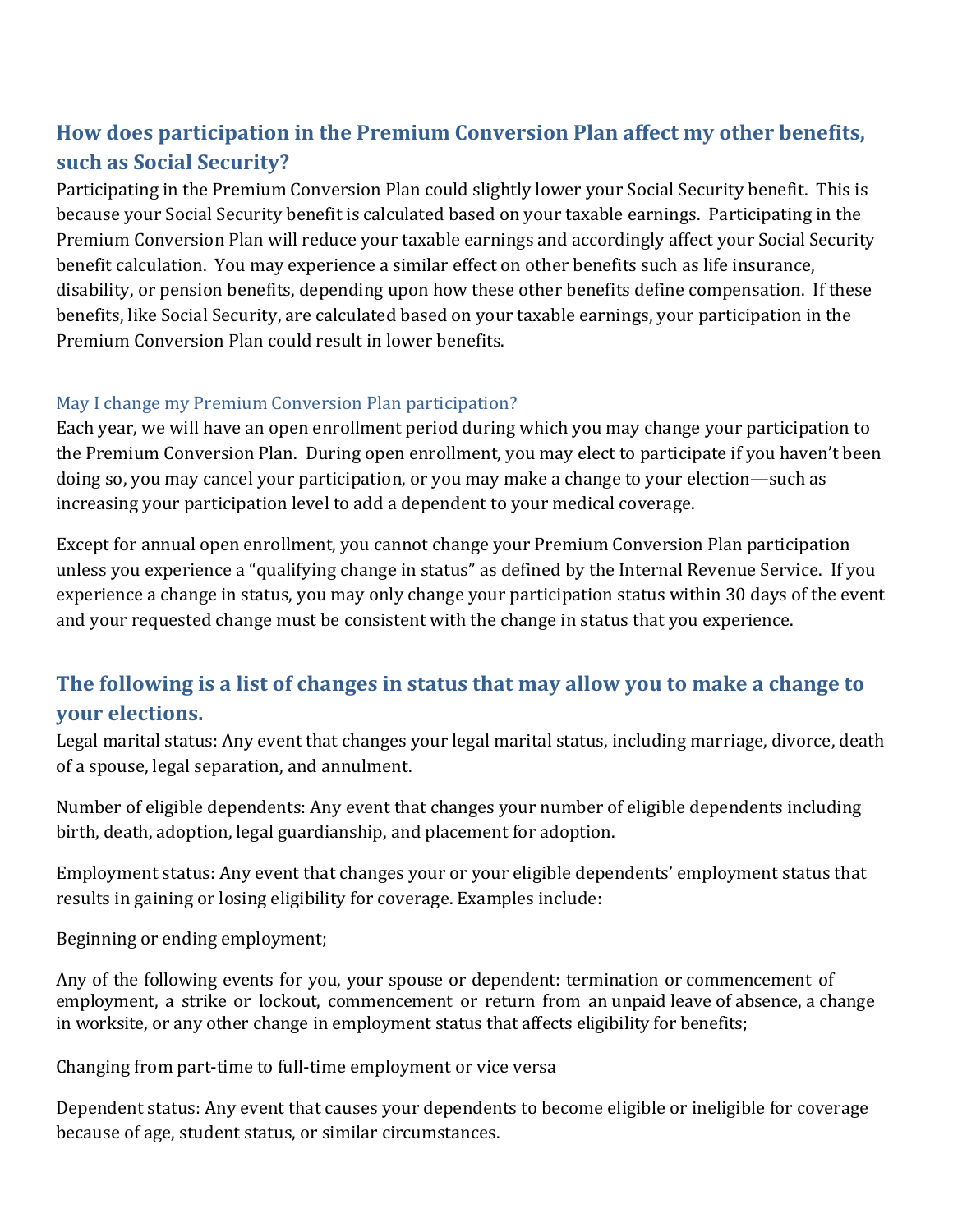Residence: A change in the place of residence for you or your eligible dependents if the change results in your or your eligible dependents living outside your medical or dental plan's network service area.

Loss of Other Coverage: If you decline enrollment for yourself or your eligible dependents because of other health insurance or group health plan coverage, you may be able to enroll yourself and your eligible dependents in the Premium Conversion Plan if you or your eligible dependents lose eligibility for that other coverage (or if the other employer stops contributing towards your or your dependents' other coverage); 

Change in Cost: If the cost charged to you for your Medical Insurance Benefits significantly increases during the Plan Year, then you may choose to do any of the following: (a) make a corresponding increase in your contributions; (b) revoke your election and receive coverage under another benefits package option (if any) that provides similar coverage, or elect similar coverage under the plan of your Spouse's employer; or  $(c)$  drop your coverage, but only if no other benefits package option provides similar coverage. For insignificant increases or decreases in the cost of benefits, however, the Plan Administrator will automatically adjust your election contributions to reflect the minor change in cost. The Plan Administrator generally will notify you of increases in the cost of Medical Insurance benefits.

Change in Coverage: You may also change your election if one of the following events occurs: *Significant Curtailment of Coverage.* If your Medical Insurance Benefits coverage is significantly curtailed without a loss of coverage (for example, when there is an increase in the deductible under the Medical Insurance Benefits), then you may revoke your election for that coverage and elect coverage under another benefits package option that provides similar coverage. (Coverage under a plan is significantly curtailed only if there is an overall reduction of coverage under the plan generally—loss of one particular physician in a network does not constitute significant curtailment.) If your Medical Insurance Benefits coverage is significantly curtailed with a loss of coverage (for example, if you lose all coverage under the option by reason of an overall lifetime or annual limitation), then you may either revoke your election and elect coverage under another benefits package option that provides similar coverage, elect similar coverage under the plan of your Spouse's employer, or drop coverage but only if there is no option available under the plan that provides similar coverage.(The Plan Administrator generally will notify you of significant curtailments in Medical Insurance Benefits coverage).

Change in Election under another Employer Plan: You may make an election change that is on account of and corresponds with a change made under another employer plan (including a plan of the Employer or a plan of your Spouse's or Dependent's employer), so long as (a) the other cafeteria plan or qualified benefits plan permits its participants to make an election change permitted under the IRS regulations; or (b) the Salary Reduction Plan permits you to make an election for a period of coverage (for example, the Plan Year) that is different from the period of coverage under the other cafeteria plan or qualified benefits plan. For example, if an election to drop coverage is made by your Spouse during his or her employer's open enrollment, you may add coverage under the Salary Reduction Plan to replace the dropped coverage.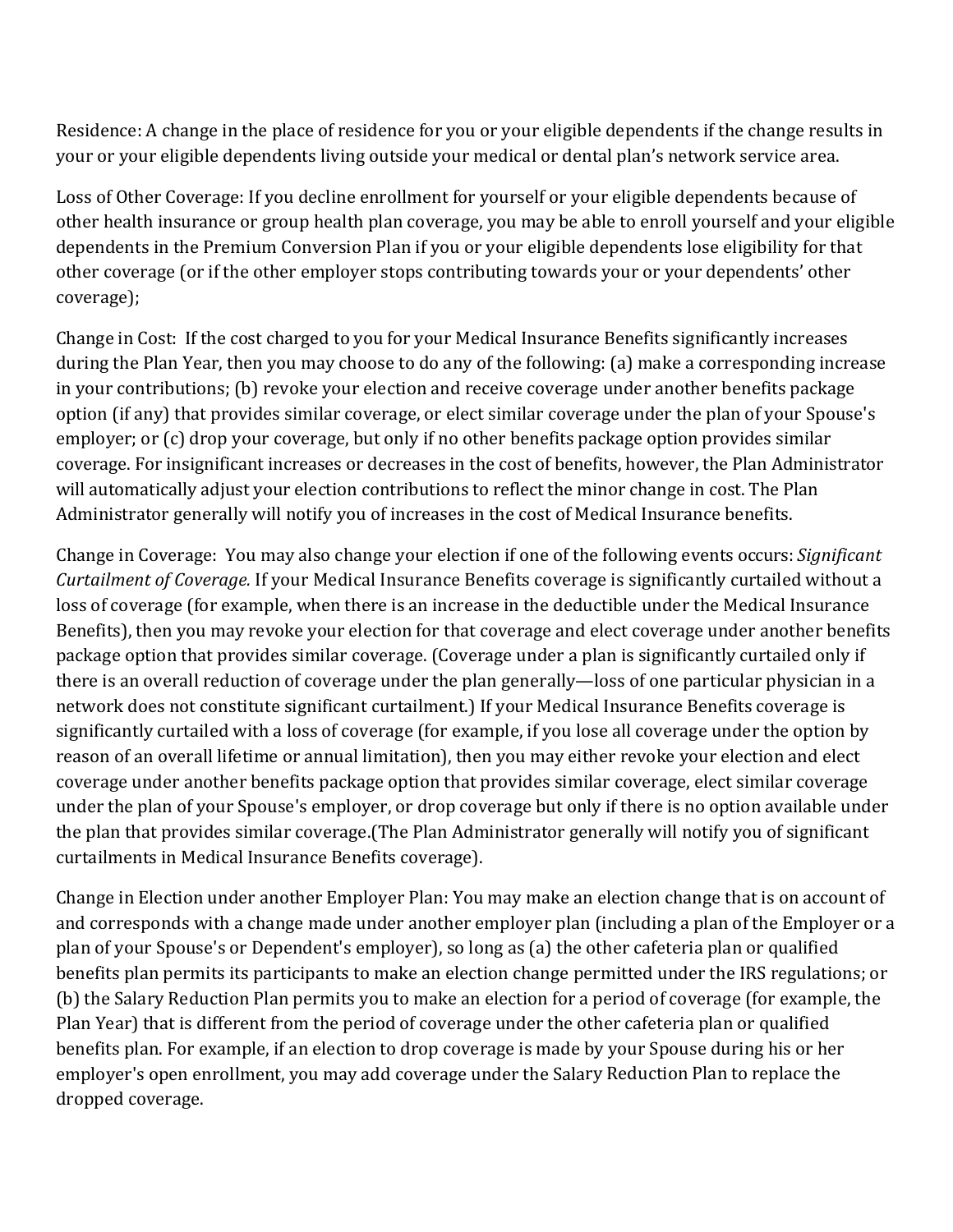Eligibility for Premium Assistance Subsidy: Effective April 1, 2009 you are provided a 60 day special enrollment period by the CHIP Reauthorization Act if you become eligible for a Premium Assistance Subsidy. 

Certain Judgments, Decrees, and Orders: If a judgment, decree, or order from a divorce, separation, annulment or custody change requires your child (including a foster child who is your Dependent) to be covered under the Medical Insurance Benefits, you may change your election to provide coverage for the child. If the order requires that another individual (such as your former Spouse) cover the child, then you may change your election to revoke coverage for the child if such coverage is, in fact, provided for the child. 

Government coverage: If you or your eligible dependents become entitled to or lose entitlement to Medicare or Medicaid, or lose entitlement to certain other governmental group medical programs.

Enrollment in Health Insurance Marketplace: You are permitted to revoke an election of coverage under a group health plan due to enrollment in a qualified health plan offered through the Health Insurance Marketplace. In order to revoke an election of coverage under a group health plan due to enrollment in a qualified health plan offered through the Health Insurance Marketplace, you must be eligible for a special enrollment period to enroll in a qualified health plan through the marketplace or during the marketplace's annual enrollment period. In addition, the revocation of the election of coverage under the group health plan must correspond to your intended enrollment (and any related individuals who cease coverage due to the revocation) in a qualified health plan through a marketplace for new coverage that is effective no later than the day immediately following the last day of the original coverage that is revoked.

Please note that in order to change your benefit elections due to a change in status, you may be required to show proof verifying that these events have occurred (e.g., copy of marriage or birth certificate, or divorce decree, etc.)

## **FMLA Leaves of Absence (Applicable to groups of 50+ employees)**

If you go on a qualifying leave under the Family and Medical Leave Act of 1993 (FMLA), then to the extent required by the FMLA your Employer will continue to maintain your Medical Insurance Benefits on the same terms and conditions as if you were still active (that is, your Employer will continue to pay its share of the contributions to the extent that you opt to continue coverage). Your Employer may require you to continue all Medical Insurance Benefits coverage while you are on paid leave (so long as Participants on non-FMLA paid leave are required to continue coverage). If so, you will pay your share of the contributions by the method normally used during any paid leave (for example, on a pre-tax salaryreduction basis). If you are going on unpaid FMLA leave (or paid FMLA leave where coverage is not required to be continued) and you opt to continue your Medical Insurance Benefits, then you may pay your share of the contributions in one of three ways: (a) with after-tax dollars while on leave; (b) with pretax dollars to the extent that you receive compensation during the leave, or by pre-paying all or a portion of your share of the contributions for the expected duration of the leave on a pre-tax salary reduction basis out of your pre-leave compensation, including unused sick days and vacation days (to pre-pay in advance, you must make a special election before such compensation normally would be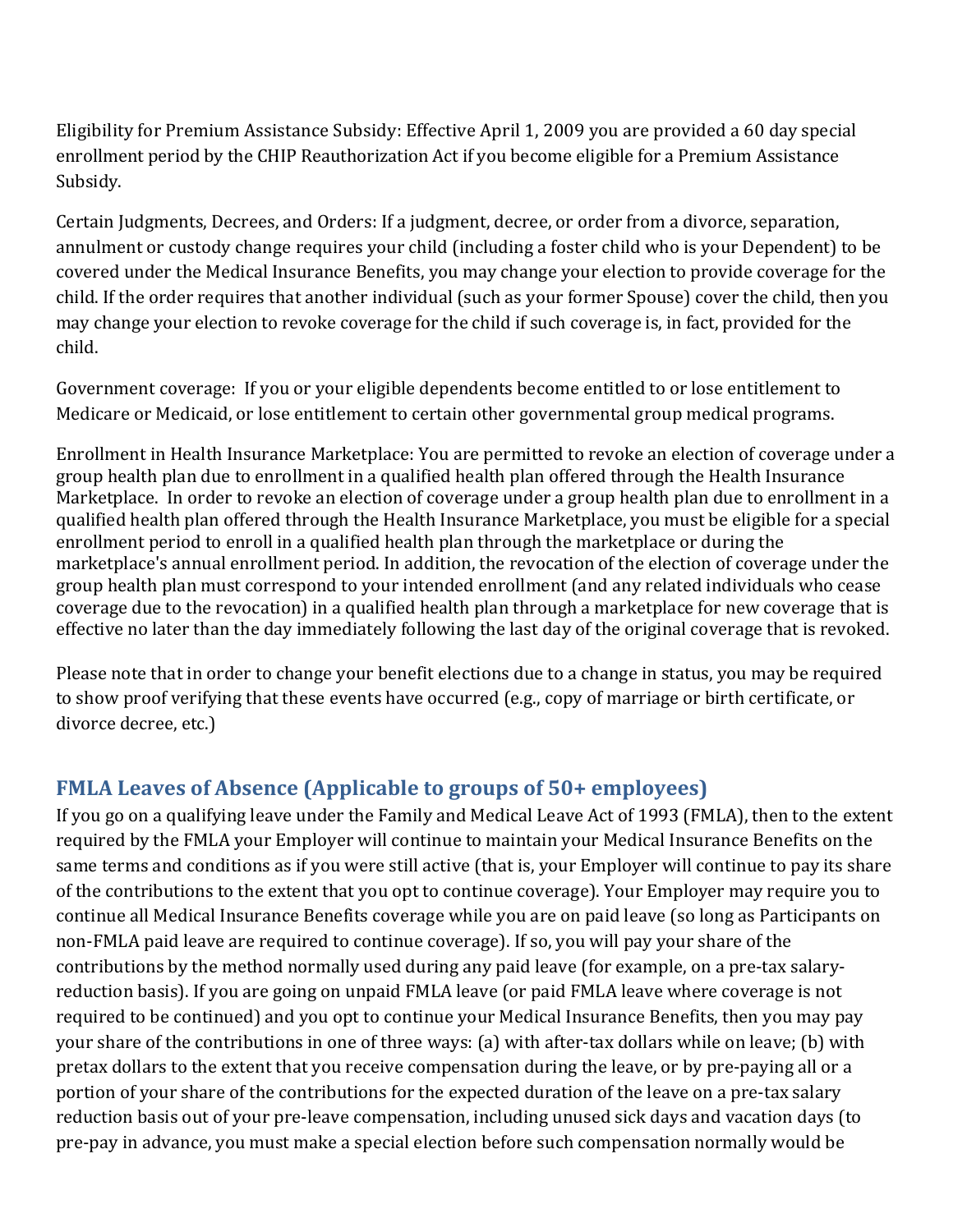available to you (but note that prepayments with pre-tax dollars may not be used to pay for coverage during the next Plan Year); or (c) by other arrangements agreed upon by you and the Plan Administrator (for example, the Plan Administrator may pay for coverage during the leave and withhold amounts from your compensation upon your return from leave).

If your Employer requires all Participants to continue Medical Insurance Benefits during the unpaid FMLA leave, then you may discontinue paying your share of the required contributions until you return from leave. Upon returning from leave, you must pay your share of any required contributions that you did not pay during the leave. Payment for your share will be withheld from your compensation either on a pre-tax or after-tax basis, depending on what you and the Plan Administrator agree to. If your Medical Insurance Benefits coverage ceases while you are on FMLA leave (e.g., for non-payment of required contributions), you will be permitted to re-enter such Benefits, as applicable, upon return from such leave on the same basis as when you were participating in the Plan before the leave or as otherwise required by the FMLA. You may be required to have coverage for such Benefits reinstated so long as coverage for Employees on non-FMLA leave is required to be reinstated upon return from leave. If that policy permits you to discontinue contributions while on leave, then upon returning from leave you will be required to repay the contributions not paid by you during leave. Payment will be withheld from your compensation either on a pre-tax or after-tax basis, as agreed to by the Plan Administrator and you or as the Plan Administrator otherwise deems appropriate.

#### **Uniformed Services Employment and Reemployment Rights Act (USERRA)**

If you are going into or returning from military service, you may have special rights to health care coverage under your Health Flexible Spending Account under the Uniformed Services Employment and Reemployment Rights Act of 1994. These rights can include extended health care coverage. If you may be affected by this law, ask your Administrator for further details.

#### **Qualified Medical Child Support Orders**

In certain circumstances you may be able to enroll a child in the Plan if the Plan receives a Qualified Medical Child Support Order (QMCSO). You may obtain a copy of the QMCSO procedures from the Plan Administrator, free of charge.

#### **Do limitations apply to highly compensated employees?**

Under the Internal Revenue Code, highly compensated employees and key employees generally are Participants who are officers, shareholders or highly paid. You will be notified by the Administrator each Plan Year whether you are a highly compensated employee or a key employee.

If you are within these categories, the amount of contributions and benefits for you may be limited so that the Plan as a whole does not unfairly favor those who are highly paid, their spouses or their dependents. Federal tax laws state that a plan will be considered to unfairly favor the key employees if they as a group receive more than  $25\%$  of all of the nontaxable benefits provided for under our Plan. 

Plan experience will dictate whether contribution limitations on highly compensated employees or key employees will apply. You will be notified of these limitations if you are affected.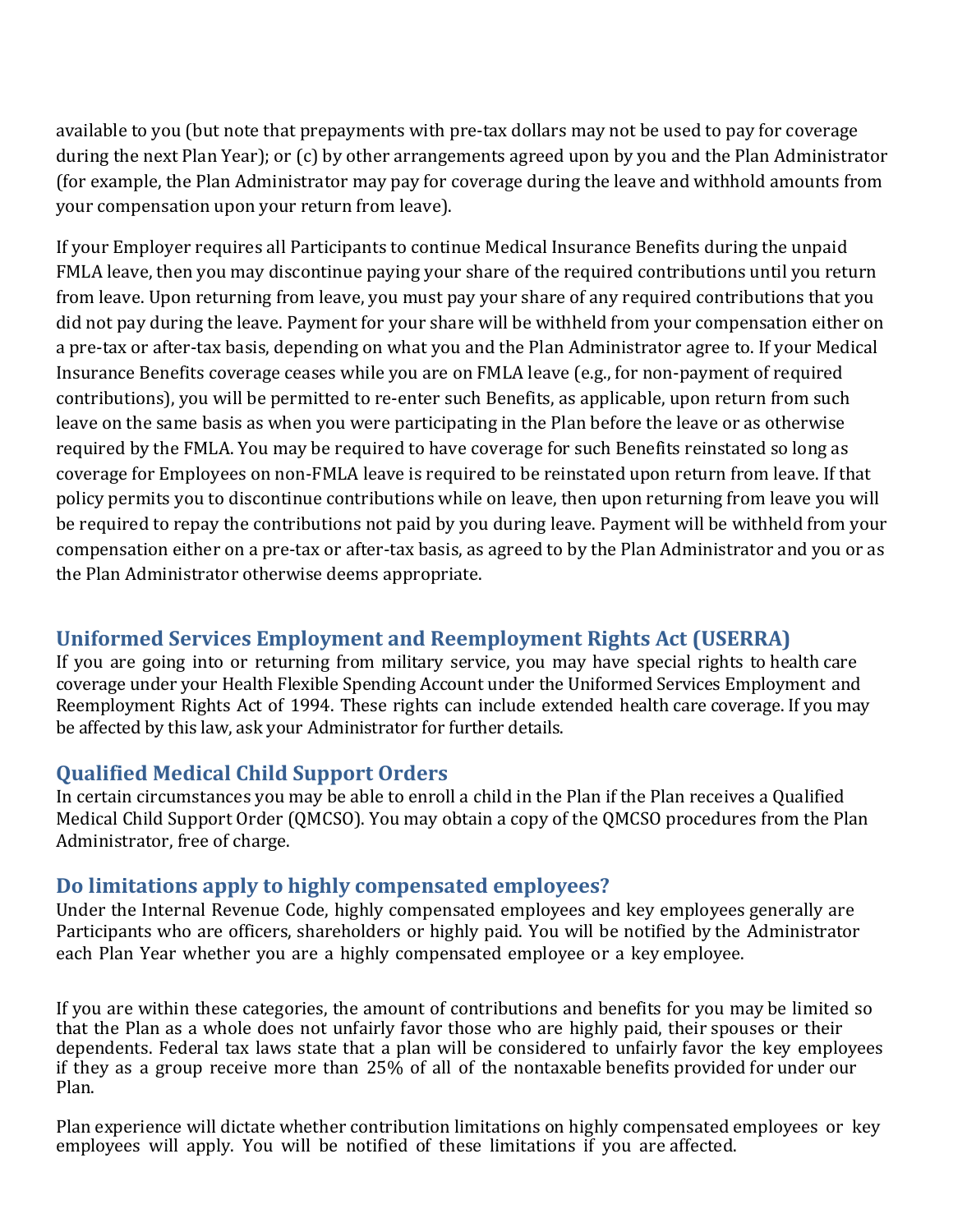#### **What happens if I take a leave of absence or terminate employment?**

If you take a leave of absence, you may be able to revoke your election. See your employer about information about your rights. If you stop working for your employer, whatever the reason, your participation in the Premium Conversion Plan will automatically terminate. This means that any premiums for medical coverage after you stop working must be paid with after-tax dollars.

### **COBRA Continuation Coverage (Applicable groups of 20+ employees)**

If you terminate employment, under Federal law, you, your spouse, and/or your covered dependents lose coverage under this Plan. You, your spouse, and/or your covered dependents may be entitled to continuation of health care coverage. The Administrator will inform you of these rights if you lose coverage for any reason other than divorce, legal separation or a covered dependent ceasing to be a dependent. Generally, if we (and any related companies) employed twenty (20) or more employees "on a typical business day" in the preceding calendar year, health plan continuation must be made available for a period not to exceed eighteen (18) months if a loss of benefits occurs because of your termination of employment or reduction of hours, or for a period not to exceed three (3) years for any of the other reasons given in (b) and (c) below. Under certain circumstances, persons who are disabled at the time of termination of employment or reduction in hours and/or within the first 60 days of COBRA coverage may be eligible for continuation of coverage for a total of 29 months (rather than 18). You should check with the Administrator for more details regarding this extended coverage. However, in certain circumstances, this continuation coverage may be terminated for reasons such as failure to pay continuation coverage cost, coverage under another employer's plan (whether as an employee or otherwise, provided the other employer's health plan does not contain any exclusion or limitation with respect to any pre-existing condition of the beneficiary unless the pre-existing condition limit does not apply to, or is satisfied by, the qualified beneficiary by reason of the group health plan portability, access and renewability requirements of the Health Insurance Portability and Accountability Act, ERISA or the Public Health Services Act), termination of our health plan, a "for cause" termination of coverage for reasons such as fraud, or you (or the person entitled to continued coverage) become enrolled in Medicare. However, if you become enrolled in Medicare, your covered dependents may still qualify for continuation coverage. The cost of continuation coverage must be paid by the individual choosing such coverage; however, the cost may not exceed 102% of the cost of the same coverage for a "similarly situated" employee or family member. When the continuation coverage for a disabled person is extended from 18 months to 29 months, the disabled person may be charged 150% (rather than 102%) of the cost of the coverage after expiration of the initial 18-month period.

If you would otherwise lose your health plan coverage under this Plan because of a termination of employment or a reduction in hours, you may continue the health plan coverage provided under this Plan. However, this will not be a tax-deductible expense to you, absent unusual circumstances.

Your spouse may choose continuation coverage for himself or herself if he or she loses group health coverage for any of the following reasons:  $(1)$  your death;  $(2)$  your divorce or legal separation; or  $(3)$  you become enrolled in Medicare.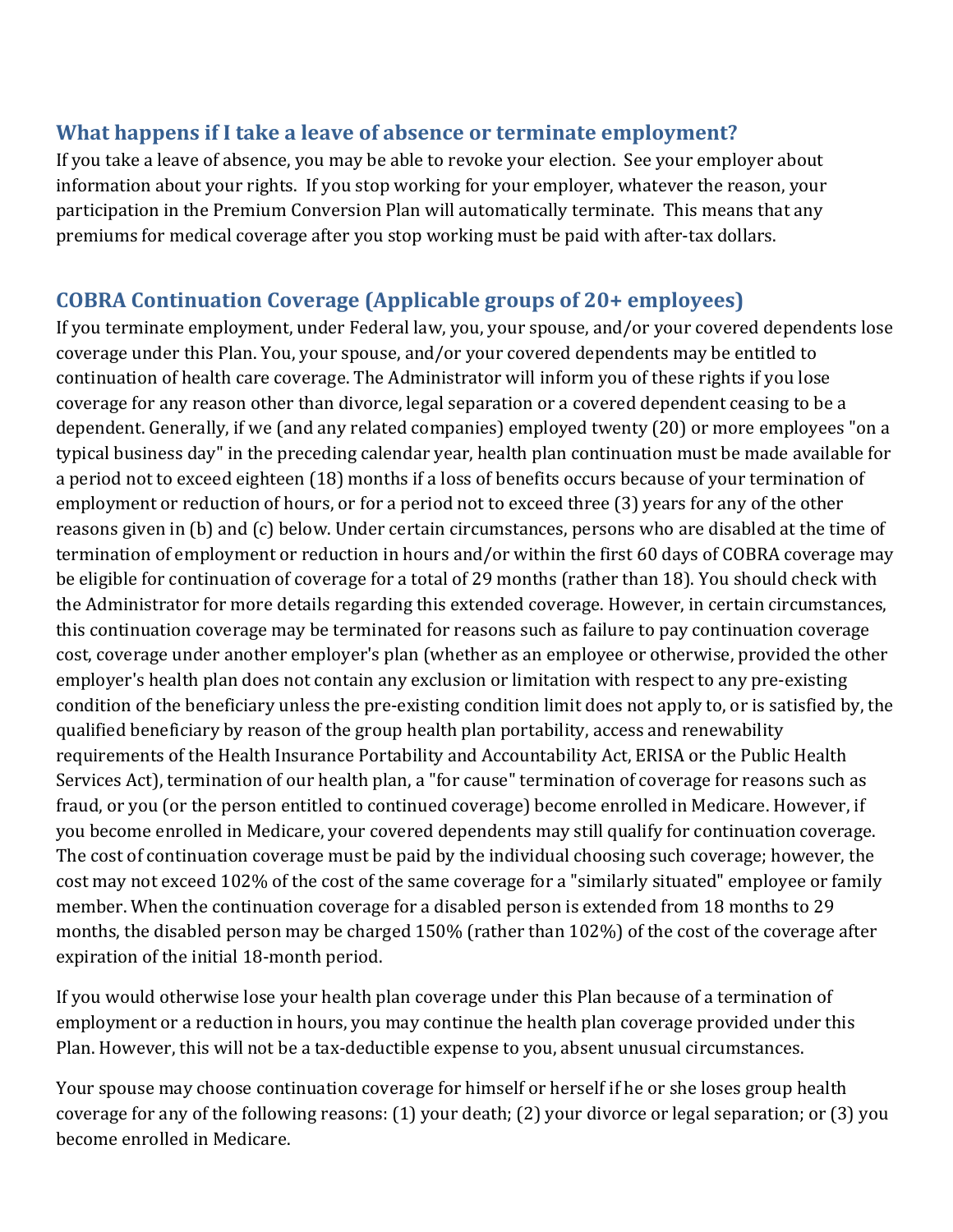(c) Your dependent children, including a child born to or placed for adoption with the Participant during the period of COBRA coverage, may choose continuation coverage for themselves if they lose group health coverage for any of the following reasons:  $(1)$  death of a parent;  $(2)$  your divorce or legal separation; (3) you become enrolled in Medicare; or (4) your dependent ceases to be a dependent child under the Plan.

It is your responsibility to notify the Plan Administrator of a divorce, legal separation or other change in marital status, change in a spouse's address, or a child losing dependent status under the plan, within sixty (60) days of the event. It is our responsibility to notify the Plan Administrator of your death, termination of employment or reduction in hours, the Employer's bankruptcy, or Medicare eligibility.

"Medicare" means the Health Insurance For the Aged and Disabled Act, Title XVIII of Public Law 89-97, Social Security, as amended.

### **ERISA Rights**

The Employee Retirement Income Security Act of 1974 ("ERISA") was enacted to help assure that all employer-sponsored group Medical Insurance Benefits conform to standards set by Congress. An employee who is a Participant in the Plan is entitled to certain rights and protections under ERISA which provides that all Participants will be entitled to (1) examine, without charge, at the Plan Administrator's office and at other appropriate locations, all Plan documents and copies of documents filed with the U.S. Department of Labor, if any, such as detailed annual reports and Plan descriptions; (2) obtain copies of all Plan documents and other Plan information upon written request to the Plan Administrator, subject to a reasonable charge for the copies; and (3) receive a summary of the Plan's annual financial report, if any. The Plan Administrator is required by law to furnish each Participant with a copy of this Summary Annual Report {generally only applicable to Health FSA plans and employer sponsored self-funded health and welfare benefit plans with more than 100 participants that are required to file a Form 5500 annual report). Plan records are kept on a Plan Year basis.

In addition to creating rights for plan participants, ERISA imposes duties upon those responsible for the operation of a plan who are called "fiduciaries" and who have a duty to operate the Plan prudently and in the interest of Participants and Beneficiaries. If a claim for a benefit under the Plan is denied in whole or in part, the claimant must receive a written explanation of the reason for the denial. The claimant has the right to have the claim reviewed and reconsidered.

Within 180 days of receipt of a notice denying a claim you or your duly authorized representative may request in writing a full and fair review of the claim by the Plan Administrator, or by an appeals committee appointed by the Employer for that purpose ("Committee"). The Plan Administrator may extend the 180-day period where the nature of the benefit involved or other attendant circumstances make such extension appropriate.

Under ERISA, there are steps an Employee covered under a plan can take to enforce the above rights. For instance, if the person requests materials and does not receive them within 30 days, the person may file suit in a federal court. In such a case, the court may require the company to provide the materials and pay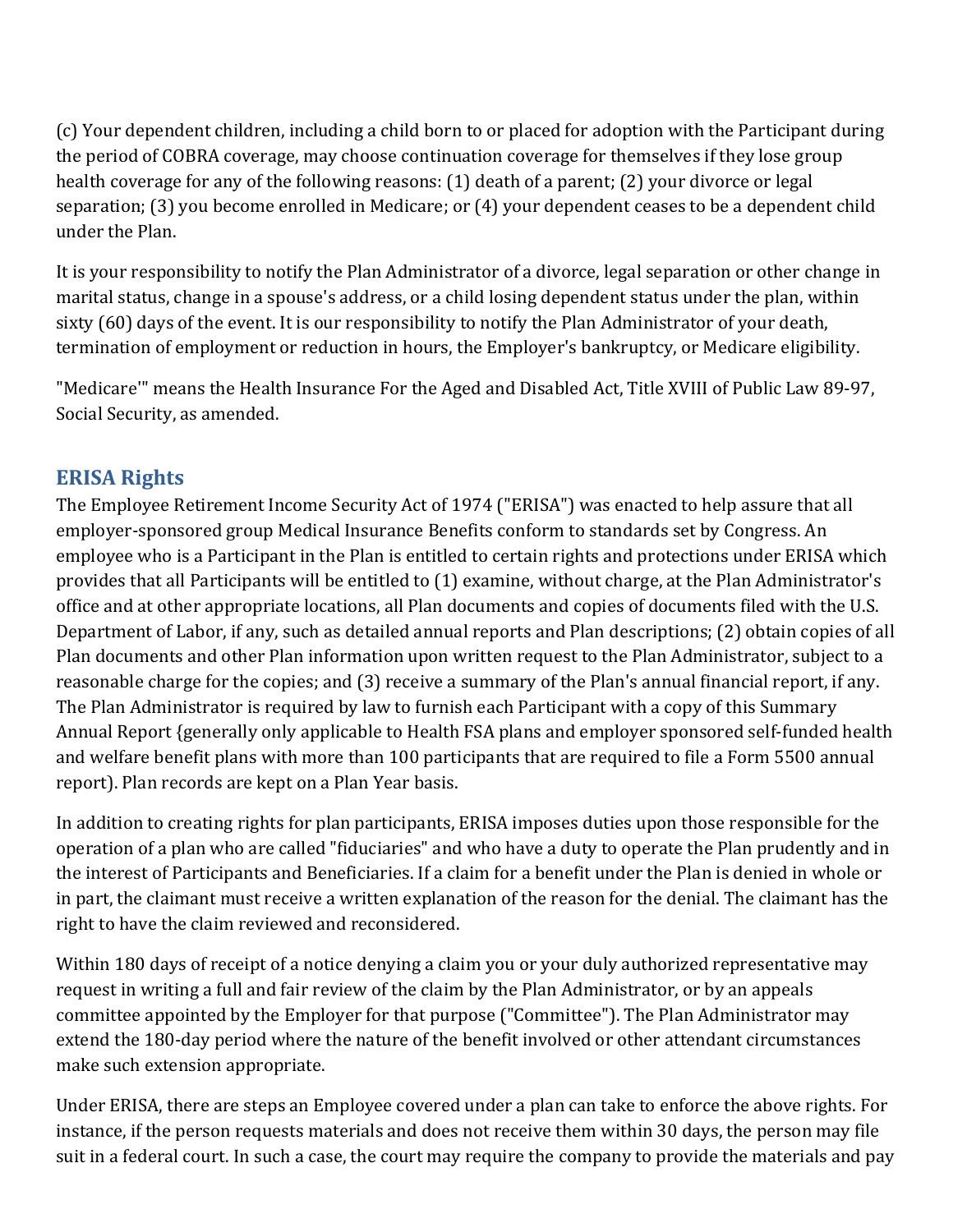the person up to \$110 a day until the person receives the materials, unless the materials were not sent because of reasons beyond the company's control.

If a person has a claim for benefits which is denied or ignored, in whole or in part, the person may file suit in a state or federal court. If the plan fiduciaries misuse the Plan's money, or if an Employee covered under this Plan is discriminated against for asserting his or her rights, the person may seek assistance from the U.S. Department of Labor, or may file suit in a federal court. The court will decide who should pay court costs and legal fees. If the claimant loses, the court may order the claimant to pay these costs and fees, for example, if it finds the claim to be frivolous.

If an Employee covered under the Plan has any questions about the Plan, the Employee should contact the Plan Administrator of Park Pro. If an Employee has any questions about this statement of the Employee's rights under ERISA, the Employee should contact the nearest Area office of the U.S. Labor-Management Services Administration, Department of Labor.

Special Note: This is a Summary Plan Description only. Your specific rights to benefits under the Plan are governed solely, and in every respect by your Employer's Premium Only Plan document, a copy of which is available from the company upon your request (see Statement of ERISA Rights). If there is any discrepancy between the descriptions of the Plan as contained in this material and the official Plan document, the language of the Plan document shall govern.

### **Plan Sponsor and Administrator**

The Plan is sponsored by Park Pro 5002 E Taylor St Phoenix AZ 85008. Park Pro also acts as Plan Administrator. The Plan Administrator manages the overall operations of the Plan and decides all questions that come to it on a fair and equitable basis for participants and their Beneficiaries.

### **Plan Identification Numbers**

The Employer Identification Number ("EIN") assigned to Employer by the Internal Revenue Service  $(''IRS'')$  is 86-0352407. The Plan Number  $(''PN'')$  assigned to the Premium Only Plan by the Company is 501. You should refer to these numbers in any correspondence about the Plan.